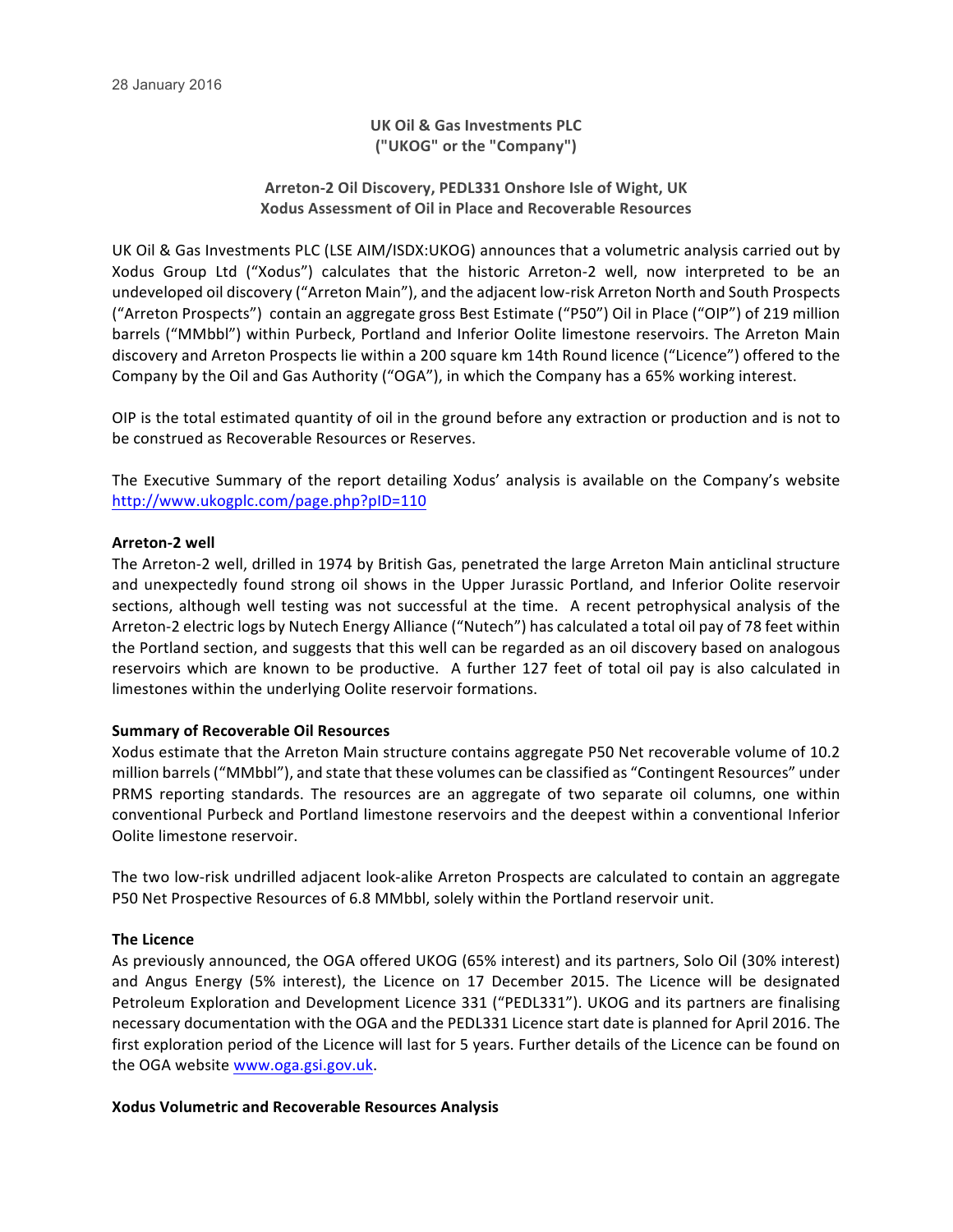The analysis comprised a detailed review of UKOG's PEDL331 seismic interpretation, well data, petrophysics and related reports. The petrophysical input parameters used in the study are based on Nutech's analysis of the Arreton-2 well. Xodus independently derived the volume estimates assisted by a stochastic simulation software tool.

# **Oil in Place Estimates**

The gross OIP ranges estimated by Xodus for identified prospective reservoirs within Arreton Main and Arreton Prospects are shown in Table 1 below. OIP is the total estimated quantity of oil in the ground before any extraction or production and is not to be construed as Recoverable Resources or reserves. These OIP estimates have been used to calculate recoverable resources by the application of a recovery factor.

| <b>Gross OIP (MMbbl)</b>              | Low P90 | <b>Best P50</b> | High P10 | Mean |
|---------------------------------------|---------|-----------------|----------|------|
| <b>Arreton Main - Portland</b>        | 6.8     | 21.3            | 61.6     | 29.3 |
| <b>Arreton Main - Purbeck</b>         | 4.7     | 9.2             | 19.6     | 11.2 |
| <b>Arreton Main - Inferior Oolite</b> | 52.0    | 87.5            | 137.0    | 91.7 |
| <b>Arreton North - Portland</b>       | 3.7     | 22.0            | 59.9     | 27.6 |
| <b>Arreton South - Portland</b>       | 14.2    | 55.2            | 138.0    | 67.4 |
| <b>Total OIP (stochastic sum)</b>     | 144     | 219             | 322      | 227  |

## Table 1: Xodus OIP Volume Estimates for all reservoirs in Arreton Main and two Arreton Prospects

# **Contingent Resources Estimates**

Table 2 below summarises the calculated Arreton Main Contingent Resources. Note that the Purbeck and Portland limestone reservoirs contain one continuous oil column. Good oil shows were found in the Arreton-2 well within the calculated oil columns. The Commercial Risk Factor for Contingent Resources is the estimated chance, or probability, that the volumes can be produced and extracted at commercially viable rates. The recoverable resources shown are derived by applying a recovery factor to the Oil in Place ("OIP") volumes shown in Table 1 above.

| <b>Oil Contingent</b><br><b>Resources (MMbbl)</b> | <b>Gross Oil Contingent</b><br><b>Resources</b> |        |        | <b>Oil Contingent Resources</b><br><b>Net to UKOG</b> |        |        | <b>Commercial</b><br><b>Risk Factor</b> |
|---------------------------------------------------|-------------------------------------------------|--------|--------|-------------------------------------------------------|--------|--------|-----------------------------------------|
| <b>Arreton Main Oil</b><br>discovery              | 1C/P90                                          | 2C/P50 | 3C/P10 | 1C/P90                                                | 2C/P50 | 3C/P10 | (%)                                     |
| Portland reservoir                                | 0.8                                             | 2.6    | 7.8    | 0.5                                                   | 1.7    | 5.0    | 50%                                     |
| Purbeck reservoir                                 | 0.6                                             | 1.1    | 2.5    | 0.4                                                   | 0.7    | 1.6    | 50%                                     |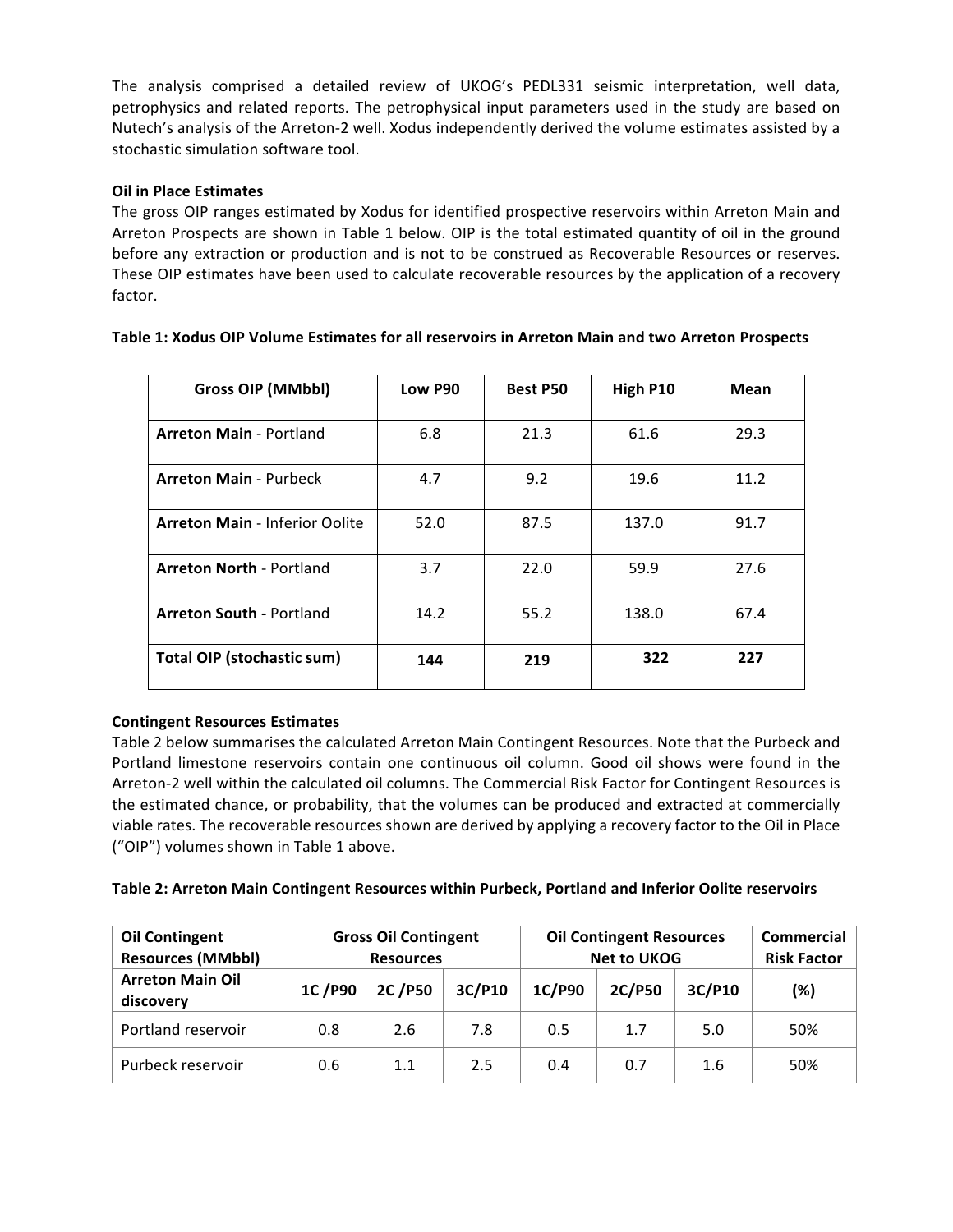| Inferior Oolite<br>reservoir                          | 6.2 | 10.8 | 17.6 | 4.0 | 7.0  | 11.4 | 50% |
|-------------------------------------------------------|-----|------|------|-----|------|------|-----|
| <b>Total Contingent</b><br>Resources (stochastic sum) | 9.9 | 15.7 | 24.1 | 6.4 | 10.2 | 15.7 |     |

Xodus has classified the volumes in Table 2 as Contingent Resources, being those quantities of petroleum estimated, as of a given date, to be potentially recoverable from known accumulations, and where the project is not yet considered mature enough for commercial development due to one or more contingencies. 

# **Prospective Resources Estimates**

Table 3 below summarises the calculated Prospective Resources for the two Arreton Prospects. The Risk Factor for Prospective Resources is the geological chance of success ("COS"), or the probability of discovering hydrocarbons in sufficient quantity for them to be tested to the surface. The estimated COS is high, denoting these as low-risk prospects. The recoverable resources are derived by applying a recovery factor to the Oil in Place ("OIP") volumes shown in Table 3 below.

**Table 3: Arreton North and Arreton South Prospective Resources within the Portland Limestone reservoir**

| <b>Oil Prospective</b><br><b>Resources (MMBBL)</b>            | <b>Gross Oil Prospective</b><br><b>Resources</b> |                           |                    | <b>Oil Prospective Resources</b><br><b>Net to UKOG</b> | Geological<br><b>Risk</b><br><b>Factor</b> |                    |         |
|---------------------------------------------------------------|--------------------------------------------------|---------------------------|--------------------|--------------------------------------------------------|--------------------------------------------|--------------------|---------|
| <b>Portland Reservoir</b>                                     | Low<br><b>P90</b>                                | <b>Best</b><br><b>P50</b> | High<br><b>P10</b> | Low<br><b>P90</b>                                      | <b>Best</b><br><b>P50</b>                  | High<br><b>P10</b> | COS (%) |
| Arreton North                                                 | 0.5                                              | 2.7                       | 7.6                | 0.3                                                    | 1.8                                        | 4.9                | 69%     |
| Arreton South                                                 | 1.7                                              | 6.8                       | 17.4               | 1.1                                                    | 4.4                                        | 11.3               | 73%     |
| <b>Total Prospective</b><br><b>Resources</b> (stochastic sum) | 4.0                                              | 10.5                      | 21.6               | 2.6                                                    | 6.8                                        | 14.0               |         |

# **Reporting Standards**

Xodus' OIP volume and recoverable resources estimates have been prepared in accordance with the 2007 Petroleum Resources Management System (PRMS) prepared by the Oil and Gas Reserves Committee of the Society of Petroleum Engineers (SPE), reviewed, and jointly sponsored by the World Petroleum Council (WPC), the American Association of Petroleum Geologists (AAPG) and the Society of Petroleum Evaluation Engineers (SPEE). 

## **Further Oil and Gas Potential**

In addition to the Arreton Main and Arreton Prospects, the Licence also contains the landward extension of the M Prospect in adjacent P1916 (UKOG 75% interest) and further undrilled oil prospects and OIP per square mile within tight limestones and shales of the Kimmeridge Clay, Oxford Clay and Lias Formations of likely similar magnitude to that of the Horse Hill Licences of the Weald (UKOG interest 20.163%).

## **Future Plans**

The Company will accelerate its discussions with the Local Planning Authority and will submit the necessary applications in 2016 to obtain regulatory consents to appraise the Arreton Main oil discovery. Drilling studies and cost estimates for a re-drill of the Arreton-2 discovery have been completed. Plans to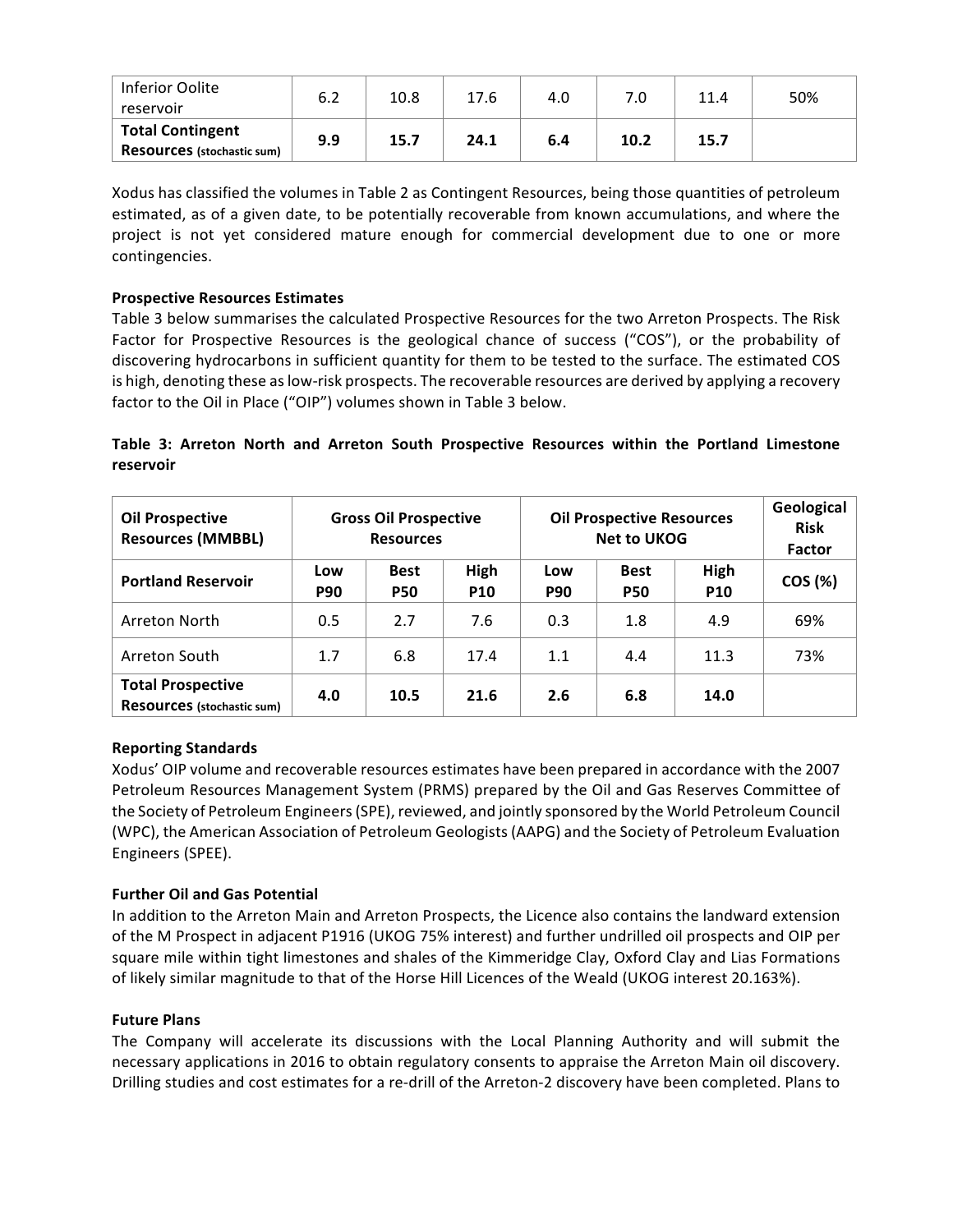acquire additional 2D seismic coverage to further define the Arreton Main discovery and Arreton Prospects will take place post Arreton-3 drilling.

Further definition of additional prospects in the west of the Licence are ongoing, as is the completion of Nutech's analysis of the OIP per square mile in the thermally mature Kimmeridge, Oxford Clay and Lias shale and limestone sections of the Licence. Xodus will complete its evaluation of the recoverable resources of the nearby M Prospect shortly.

#### **Stephen Sanderson, UKOG's Executive Chairman, commented:**

"The Arreton Main oil discovery and the adjacent Arreton Prospects more than triples the Company's net recoverable conventional oil resource base. The additional prospects and leads to the west adds further valuable upside. The PEDL 331 Licence is thus a highly significant and material addition to our portfolio and will be a key part of the Company's growth plans.

We are well advanced in our plans to drill a vertical pilot and horizontal appraisal of the Arreton-2 oil discovery. We are confident that, since independently derived drilling costs are relatively modest, the economic viability of the project is robust even at reduced oil prices. We will also be looking to employ new and innovative limestone reservoir stimulation techniques to deliver maximum rate and recovery to further boost economic viability, without massive hydraulic fracturing.

I must stress that whilst the planned Arreton site is immediately adjacent to existing brownfield developments, UKOG is committed to developing these assets with due sensitivity to the surrounding beauty of the locale and its rural way of life."

### **Qualified Person's Statement:**

Stephen Sanderson, UKOG's Executive Chairman, who has over 35 years of relevant experience in the oil industry, has approved the information contained in this announcement. Mr Sanderson is a Fellow of the Geological Society of London and is an active member of the American Association of Petroleum Geologists.

#### **For further information, please contact:**

| UK Oil & Gas Investments PLC<br>Stephen Sanderson / Jason Berry         | Tel: 020 7440 0640 |
|-------------------------------------------------------------------------|--------------------|
| WH Ireland (Nominated Adviser and Broker)<br>James Joyce / Mark Leonard | Tel: 020 7220 1666 |
| Square 1 Consulting (Public Relations)<br>David Bick / Brian Alexander  | Tel: 020 7929 5599 |

#### **Glossary:**

| 2D seismic   | Seismic data collected using the two-dimensional common depth point |
|--------------|---------------------------------------------------------------------|
|              | method                                                              |
| 1C Resources | denotes the low estimate scenario of Contingent Resources           |
| 2C Resources | denotes the mid or best estimate scenario of Contingent Resources   |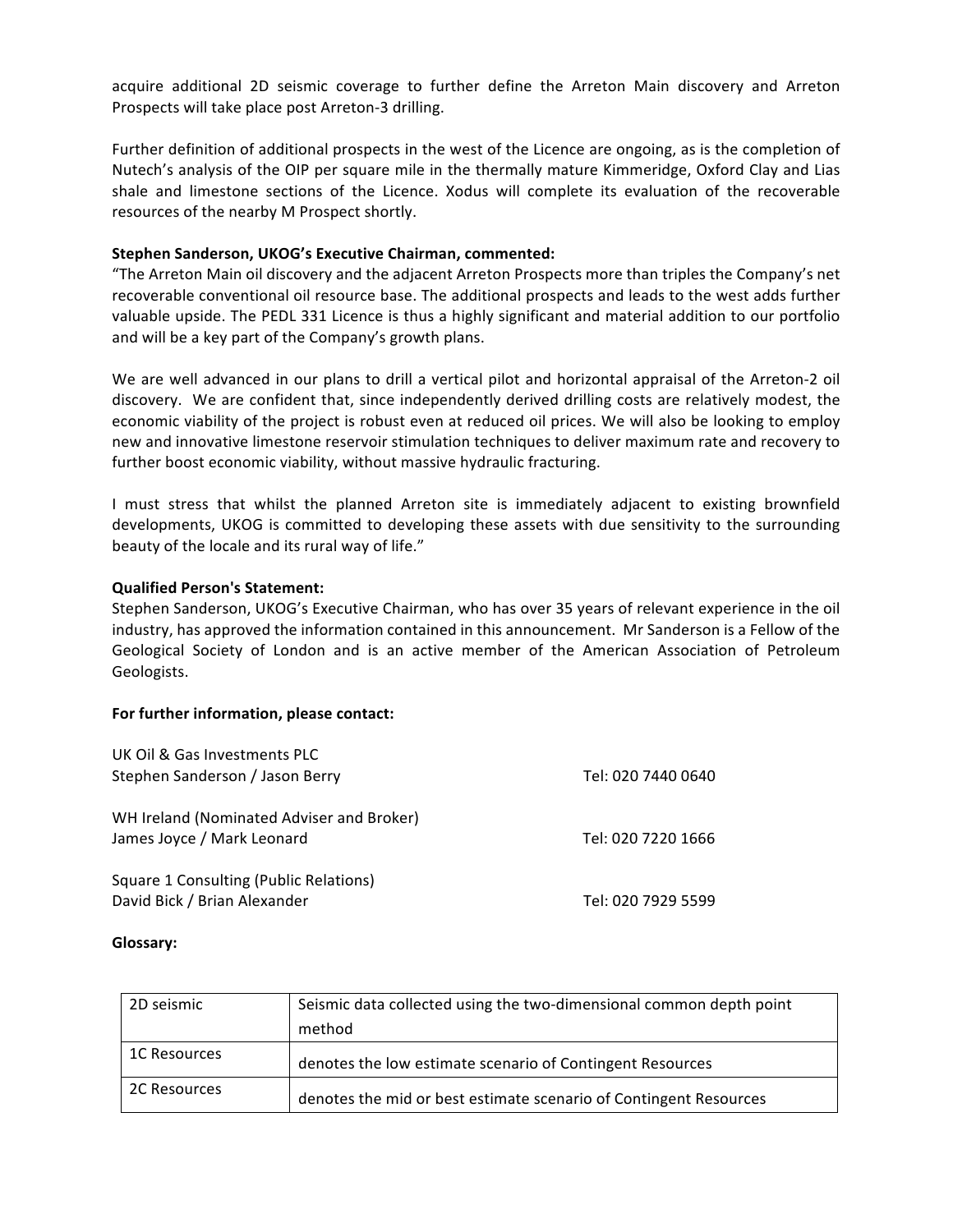| <b>3C Resources</b>         | denotes the high estimate scenario of Contingent Resources                                                                                                                                                                                                                                                                                                                                                                                                                                                                                                                                       |
|-----------------------------|--------------------------------------------------------------------------------------------------------------------------------------------------------------------------------------------------------------------------------------------------------------------------------------------------------------------------------------------------------------------------------------------------------------------------------------------------------------------------------------------------------------------------------------------------------------------------------------------------|
| P10                         | a 10% probability that a stated volume will be equalled or exceeded                                                                                                                                                                                                                                                                                                                                                                                                                                                                                                                              |
| P50                         | a 50% probability that a stated volume will be equalled or exceeded                                                                                                                                                                                                                                                                                                                                                                                                                                                                                                                              |
| P90                         | a 90% probability that a stated volume will be equalled or exceeded                                                                                                                                                                                                                                                                                                                                                                                                                                                                                                                              |
| <b>Contingent Resources</b> | those quantities of petroleum estimated, as of a given date, to be<br>potentially recoverable from known accumulations, but the applied<br>project(s) are not yet considered mature enough for commercial<br>development due to one or more contingencies. Contingent resources may<br>include, for example, projects for which there are currently no viable<br>markets, or where commercial recovery is dependent on technology under<br>development, or where evaluation of the accumulation is insufficient to<br>clearly assess commerciality. Contingent resources are further categorized |
|                             | in accordance with the level of certainty associated with the estimates and<br>may be sub-classified based on project maturity and/or characterised by<br>their economic status                                                                                                                                                                                                                                                                                                                                                                                                                  |
| discovery                   | a discovery is a petroleum accumulation for which one or several<br>exploratory wells have established through testing, sampling and/or logging<br>the existence of a significant quantity of potentially moveable hydrocarbons                                                                                                                                                                                                                                                                                                                                                                  |
| limestone                   | a sedimentary rock predominantly composed of calcite (a crystalline<br>mineral form of calcium carbonate) of organic, chemical or detrital origin.<br>Minor amounts of dolomite, chert and clay are common in limestones.<br>Chalk is a form of fine-grained limestone                                                                                                                                                                                                                                                                                                                           |
| mean                        | or expected value, is the probability-weighted average of all possible values<br>and is a measure of the central tendency either of a probability distribution<br>or of the random variable characterised by that distribution                                                                                                                                                                                                                                                                                                                                                                   |
| oil in place                | the quantity of oil or petroleum that is estimated to exist originally in<br>naturally occurring accumulations before any extraction or production                                                                                                                                                                                                                                                                                                                                                                                                                                               |
| oolite                      | a sedimentary rock formed from ooids, being spherical grains comprised of<br>concentric layers of calcium carbonate and of diameter 0.25 - 2mm                                                                                                                                                                                                                                                                                                                                                                                                                                                   |
| pay                         | a reservoir or portion of a reservoir that contains economically producible<br>hydrocarbons. The term derives from the fact that it is capable of "paying"<br>an income. The overall interval in which pay sections occur is the gross pay;<br>the smaller portions of the gross pay that meet local criteria for pay (such as<br>minimum porosity, permeability and hydrocarbon saturation) are net pay                                                                                                                                                                                         |
| petrophysics                | the study of physical and chemical rock properties and their interactions<br>with fluids utilising electric logs, physical rock and fluid measurements                                                                                                                                                                                                                                                                                                                                                                                                                                           |
| prospect                    | a project associated with a potential accumulation that is sufficiently well<br>defined to represent a viable drilling target                                                                                                                                                                                                                                                                                                                                                                                                                                                                    |
| Prospective<br>Resources    | those quantities of petroleum estimated, as of a given date, to be<br>potentially recoverable from undiscovered accumulations by application of                                                                                                                                                                                                                                                                                                                                                                                                                                                  |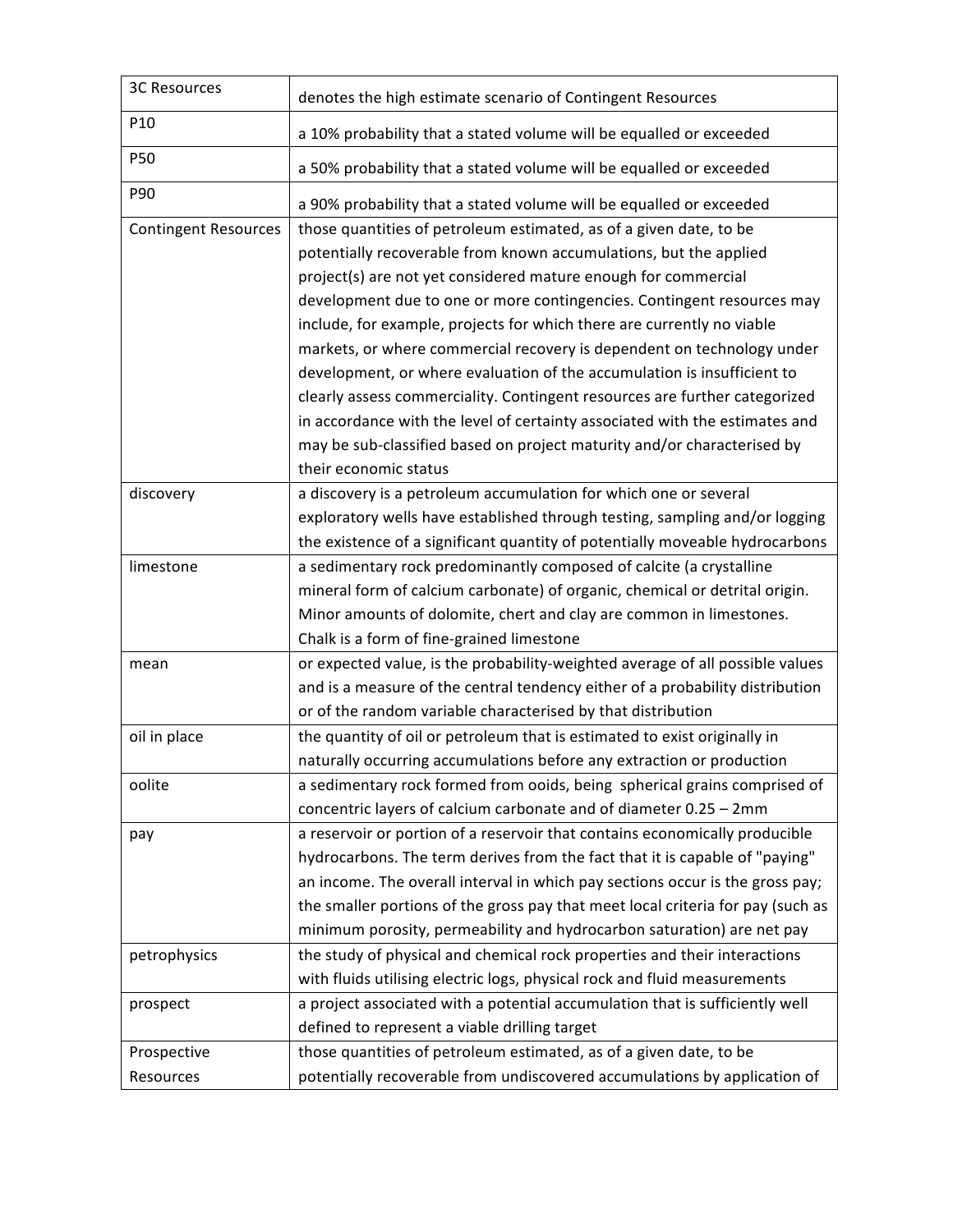|                       | future development projects. Prospective resources have both an                 |
|-----------------------|---------------------------------------------------------------------------------|
|                       |                                                                                 |
|                       | associated chance of discovery and chance of development                        |
| recoverable resources | those quantities of petroleum (oil in this case) estimated, as of a given date, |
|                       | to be potentially recoverable from known accumulations                          |
| reserves              | those quantities of petroleum anticipated to be commercially recoverable        |
|                       | by application of development projects to known accumulations from a            |
|                       | given date forward under defined conditions; reserves must further satisfy      |
|                       | four criteria: they must be discovered, recoverable, commercial and             |
|                       | remaining (as of the evaluation date) based on the development project(s)       |
|                       | applied; reserves are further categorized in accordance with the level of       |
|                       | certainty associated with the estimates and may be sub-classified based on      |
|                       | project maturity and/or characterised by development and production             |
|                       | status                                                                          |
| shale                 | a laminated and fissile very fine-grained sedimentary rock, consisting of       |
|                       | compacted silt and clay-size mineral particles. Can contain high proportions    |
|                       | of organic material, which if subjected to heat and pressure over geological    |
|                       | time can generate petroleum (a petroleum source rock)                           |
| thermally mature      | a term applied to petroleum source rocks which have received sufficient         |
|                       | temperatures and pressure over geological time to generate hydrocarbons.        |

## **Notes to Editors:**

### **About Xodus**

Xodus Group Ltd. are a large oil & gas focussed energy consultancy with over 500 employees providing integrated subsurface and surface solutions to a global client base. Xodus was established in 2005 and since then has undertaken a large number of projects of various sizes across most hydrocarbon regions of the world. Xodus staff bring extensive experience in key regions and basins including the North Sea, West Africa, North Africa, Middle East, South America, and Asia. Further information can be found on Xodus' website: www.xodusgroup.com

## **About Nutech**

Nutech, one of the world's leading companies in petrophysical analysis and reservoir intelligence, has played a major role in guiding the development of the United States unconventional resource revolution observed in the past 16 years. Nutech has extensive experience in conventional bypassed oil pay, US tight oil and gas plays and many key basins globally. Nutech are one of only four companies approved by the UK Government (OGA) to handle the sale, release and further analysis of the UK's onshore well database. Nutech's client base includes the governments of Mexico, Bahrain, Pakistan, The Netherlands, Poland, and Colombia, as well as oil and gas majors and large independents, which include Petronas, Chevron, Repsol, ConocoPhillips, BP, GDF, Devon, and SandRidge. Further information is available at www.nutechenergy.com

The Company has interests in the following UK licences:

| Licence<br>l Asset | <b>UKOG's</b><br>Interest | Licence Holder | <b>Operator</b> | Area<br><br>ˈkm | <b>Status</b> |
|--------------------|---------------------------|----------------|-----------------|-----------------|---------------|
|--------------------|---------------------------|----------------|-----------------|-----------------|---------------|